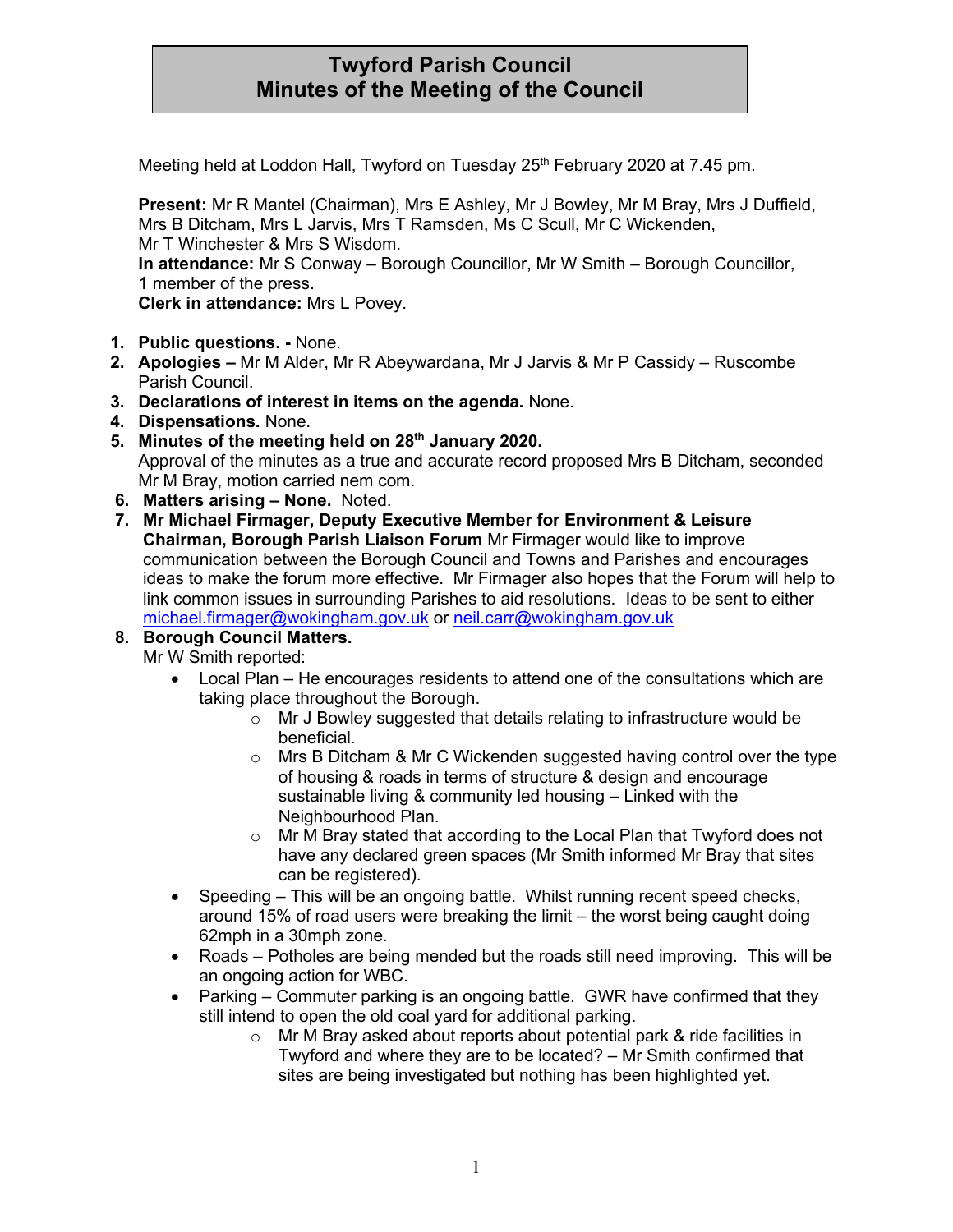• Whistley Green – Many mature oaks were being cut down. Unfortunately, at the time, they were not protected by any protection orders (TPO's). TPO's for these trees are now in force to stop those remaining from being removed.

Mr S Conway reported:

- £640,000 was allocated to Polehampton Community Hub in the Wokingham Borough Council budget meeting however planning permission for the project needs to be renewed as this has now lapsed.
- Local Plan Encourages any concerns to be raised through the consultations that are currently taking place across the Borough.
- He expressed concerns regarding the impact that any development will have on the local roads.
- He encourages the Neighbourhood Plan Committee to promote the vision for Twyford according to the survey completed by residents and raise considerations in terms of structure, traffic, amenities etc
- Commuter Parking A suggestion has been raised for WBC to pay for a second deck to be built on the existing station carpark and in return WBC to receive a proportion of the revenue (Mr Conway will be following this up).
- **9. Liaison with Ruscombe Parish Council.** No report. Noted.

### **10. Reports and to receive any recommendations from committees:**

- **10.1**Planning and Amenities Committee & Neighbourhood Plan 04.02.20. Mrs B Ditcham highlighted items 7.5, 9.1, 10.1, 12, 15.1, 17.2-17.5, 19 (Mr J Bowley suggested asking for the Borough Councillors support in obtaining the Gateways quotes). Litter pick arrangements – 28.03.20 at 10am Loddon Hall Car Park. Mrs L Jarvis is organising the event with Mrs B Ditcham's support. Please can all Councillors attend if possible.
- **10.2**Parish Lands Committee 11.02.20.

Mr J Bowley highlighted items 11.3, 13.3, 13.4, 14.2.1, 14.2.4, 14.4, 14.8. Recommendations from 11.02.20:

• Recommendation amended from £1,900 to £850 following clarification of the works covered by the cheaper quote. The Committee **RECOMMEND to Full Council** £850 for Stanlake Meadow copse

tree works. Motion carried unanimously.

- The Committee **RECOMMEND to Full Council** £1,891 to replace the Twyford & Ruscombe Horticultural Association fence. Motion carried unanimously.
- The Committee **RECOMMEND to Full Council** £250 for tree works on Jubilee Corner. Motion carried unanimously.

**10.3** Finance and General Purposes Committee 18.02.20

Mr T Winchester highlighted items 7, 9.

Recommendations from 18.02.20:

- The Committee **RECOMMEND to Full Council** to appoint Mr R Mantel as the Finance Committee representative to jointly carry out the quarterly internal control checks. Motion carried nem con.
- The Committee **RECOMMEND to Full Council** to approve the amended CCTV policy. Motion carried unanimously.
- The Committee **RECOMMEND to Full Council** to approve the amended Document Managements policy. Motion carried unanimously.
- The Committee **RECOMMEND to Full Council** to approve the unamended Snow / Grit policy. Motion carried unanimously.
- The Committee **RECOMMEND to Full Council** to approve the amended Social Media policy. Motion carried unanimously.
- The Committee **RECOMMEND to Full Council** to approve a grant of £160 to Berkshire Multiple Sclerosis Therapy centre. Motion carried unanimously.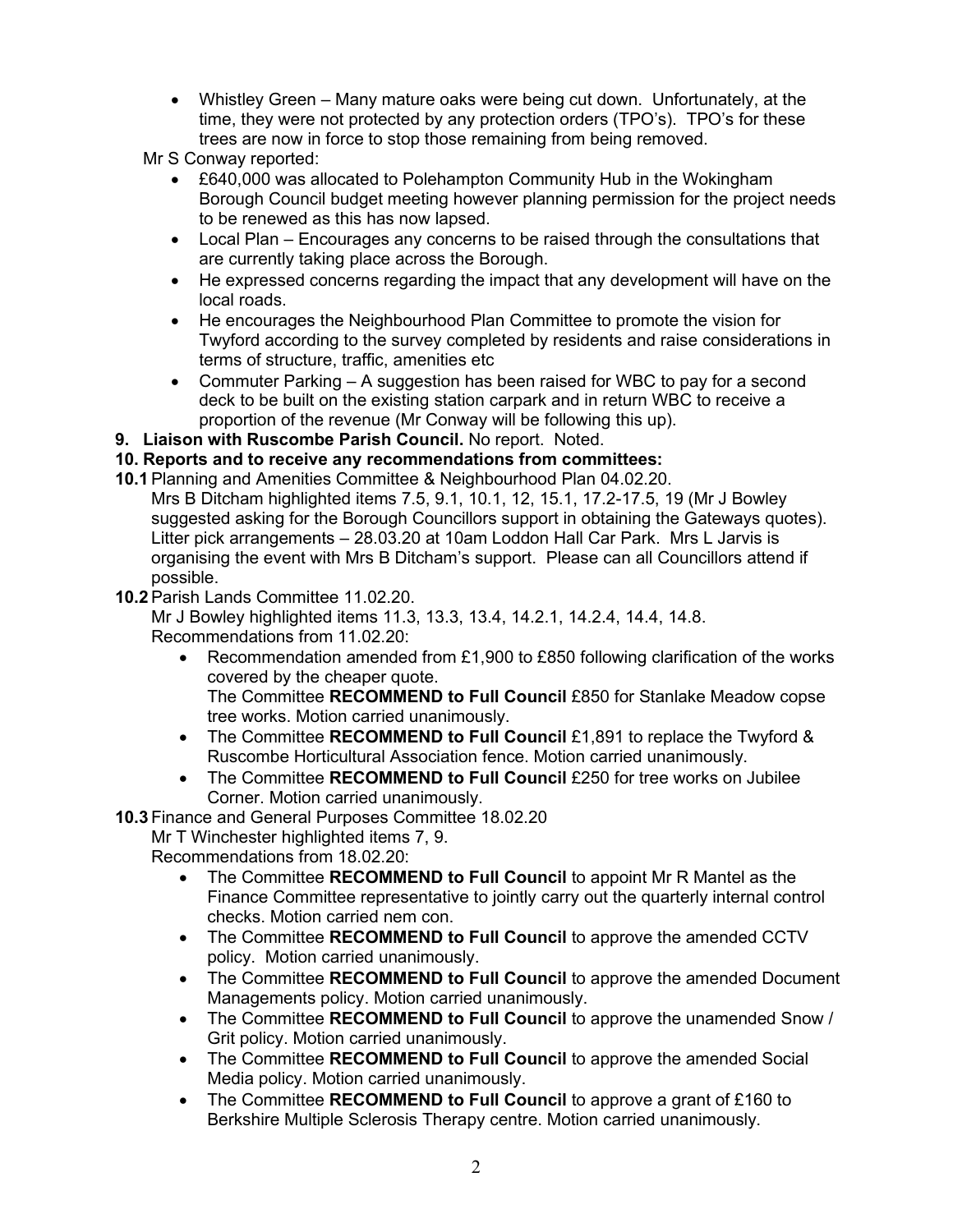Other items:

- To appoint the second councillor responsible for carrying out internal controls at the Full Council meeting - Proposed Mr J Bowley, seconded Mr M Bray to **RECOMMEND to Full Council** to approve Mrs J Duffield as the non-Finance Committee representative to jointly carry out the quarterly internal control checks. Motion carried nem con.
- Mr T Winchester reminded councillors to complete the paper audit questionnaire. He along with Mr J Bowley also highlighted relevant items from the Social Media policy.
- **10.4** Fete Committee no meeting held due to insufficient business. Noted.

## **11. Other representatives' reports**

- **11.1**Borough Parish Liaison Forum 10.02.20 (RM & JB) minutes circulated 17.02.20. Mr J Bowley reminded the Council that any items that members wish to have raised, to pass them to either him or Mr R Mantel and they will raise it. Mr M Bray asked for clarity on the disposal of bulky items as this was not made clear within the minutes - Mr J Bowley to follow up with WBC and report back.
- **11.1.1** Would the Council like to consider hosting a local author event? (£500) Mrs B Ditcham advised the Council that the local schools already arrange these events. No further actions.
- **11.2** Twyford Together (BD). Mrs B Ditcham reported that Twyford Together have concerns about the cost/upkeep of the defibrillators – a letter is due to be sent to the Council. Four more living lampposts are due – WBC need to authorise locations. New umbrellas with lights to be put up in the alleyway next to La Fontana and a wildflower noticeboard is due to be erected.
- **12. Clerk's report** no items to report. Noted.
- **13. To consider agreeing a policy concerning the length of time a councillor may serve as Chairman or Vice Chairman to the council or committee.** Motion carried to refer this item to the Finance and General Purposes Committee for consideration to amend the standing orders to reflect this proposal. Once actioned, refer back to Full Council.

#### **14. Climate Change**

- **14.1** To consider forming a Climate Emergency Action Plan Mrs B Ditcham & Mr J Bowley met to discuss an Emergency Action Plan for Twyford. It was decided that although Wokingham's Plan has a lot of content, they feel that any plan Twyford wishes to promote needs to be actionable. Mr J Bowley had therefore asked the Clerk during the Parish Lands Meeting to supply an audit of where we are now – Mr Bowley asked for an excel list of the outstanding actions for all committees (not just climate relevant). The Assistant Clerk advised Mr J Bowley that the Clerk had sent an email requesting confirmation that the information supplied was what was wanted before the Clerk & Assistant Clerk spend time completing this task. Mr Bowley to liaise with the Clerk.
- **15. Items to be discussed at the next meeting – None.** Noted.
- **16. Correspondence (circulated to councillors by email):**
- **16.1** Training Opportunities from CCB in 2020 (circulated 24.01.20). Noted.
- **16.2** Action for All E-Bulletin [*colie circulated 24.01.20*). Noted.
- **16.3** Ruscombe Parish Council meeting Wednesday 5th February 2020 (circulated 30.01.20). Noted.
- **16.4** Borough Parish Liaison Forum 10 February (circulated 31.01.20). Noted.
- **16.5** The Chain Newsletter (circulated 03.02.20). Noted.

**16.6** February Events for Half term at Wokingham Borough Libraries (circulated 03.02.20). Noted.

- **16.7** Overview & Scrutiny Work Programmes 2020/21 (circulated 03.02.20). Noted.
- **16.8** Neighbourhood Policing Have your say meeting (circulated 03.02.20). Noted.
- **16.9** The Chain Newsletter (circulated 03.02.20). Noted.
- **16.10** Local Plan Update Newsletter (circulated 04.02.20). Noted.